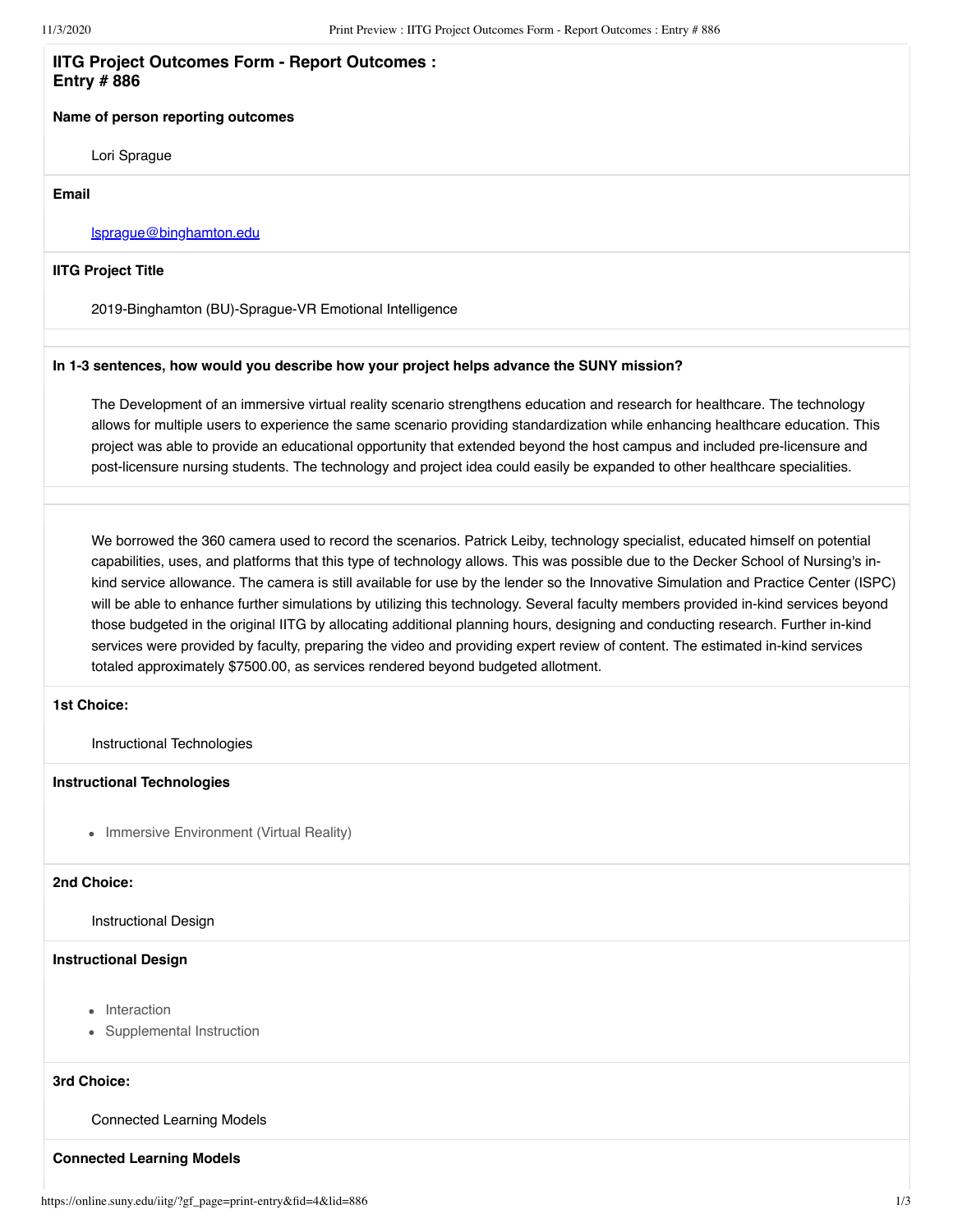# **IITG Project Outcomes Form - Report Outcomes : Entry # 886**

Virtual Learning Communities

# **What recommendations would you make to scale-up or share your project more broadly (within an educational sector, or perhaps SUNY-wide)?**

In order to scale up the project, we could include both undergraduate and graduate students, as well as incorporating students from other disciplines such as pharmacy and social work. While part of our project included incorporating students from other institutions, we could expand those institutions to include additional schools of nursing both within the SUNY system and private institutions.

Undergraduate and Graduate Healthcare Faculty Healthcare Simulation Centers Pharmacy Community Partners: Educational Institutions and Healthcare Organizations Health Department

Unsure at this time

#### **Do you wish your current abstract to be used?**

No

**If you wish to re-word the abstract to reflect updates or outcomes, you may do so in this text box (please keep it brief – less than 150 words - you can expand on this in your files and links)**

As there is a continued need to improve healthcare outcomes and enhance patient experiences, healthcare educators need to consider using alternative pedagogies when teaching future healthcare providers to improve understanding of patient perspectives. Simulation has been at the forefront of this call. E-simulation is an emerging technology and includes virtual reality and computer based experiences for training. The overall purpose of this project was to develop patient centered scenarios and test the feasibility of creating the immersive virtual reality educational content and increase the learner's emotional intelligence, empathy, and self-efficacy. As a result of developing a cost effective simulation experience for use with smartphones and inexpensive VR headsets, online participants reported a rich, standardized experience.

### **File One Upload and Brief Description**

Details to reproduce the project

**File One**

[Duplication-of-the-Project.pdf](https://online.suny.edu/iitg/index.php?gf-download=2020%2F08%2FDuplication-of-the-Project.pdf&form-id=4&field-id=12&hash=48da9f9470fe38b72e72b8fca3c3edae803be3d2eb476f2a710752a35b3bab3c)

### **File Two Upload and Brief Description**

CTI Presentation:

The Development of Immersive Virtual Reality Scenario for Increasing Emotional Intelligence, Empathy, and Self-efficacy in Healthcare Education